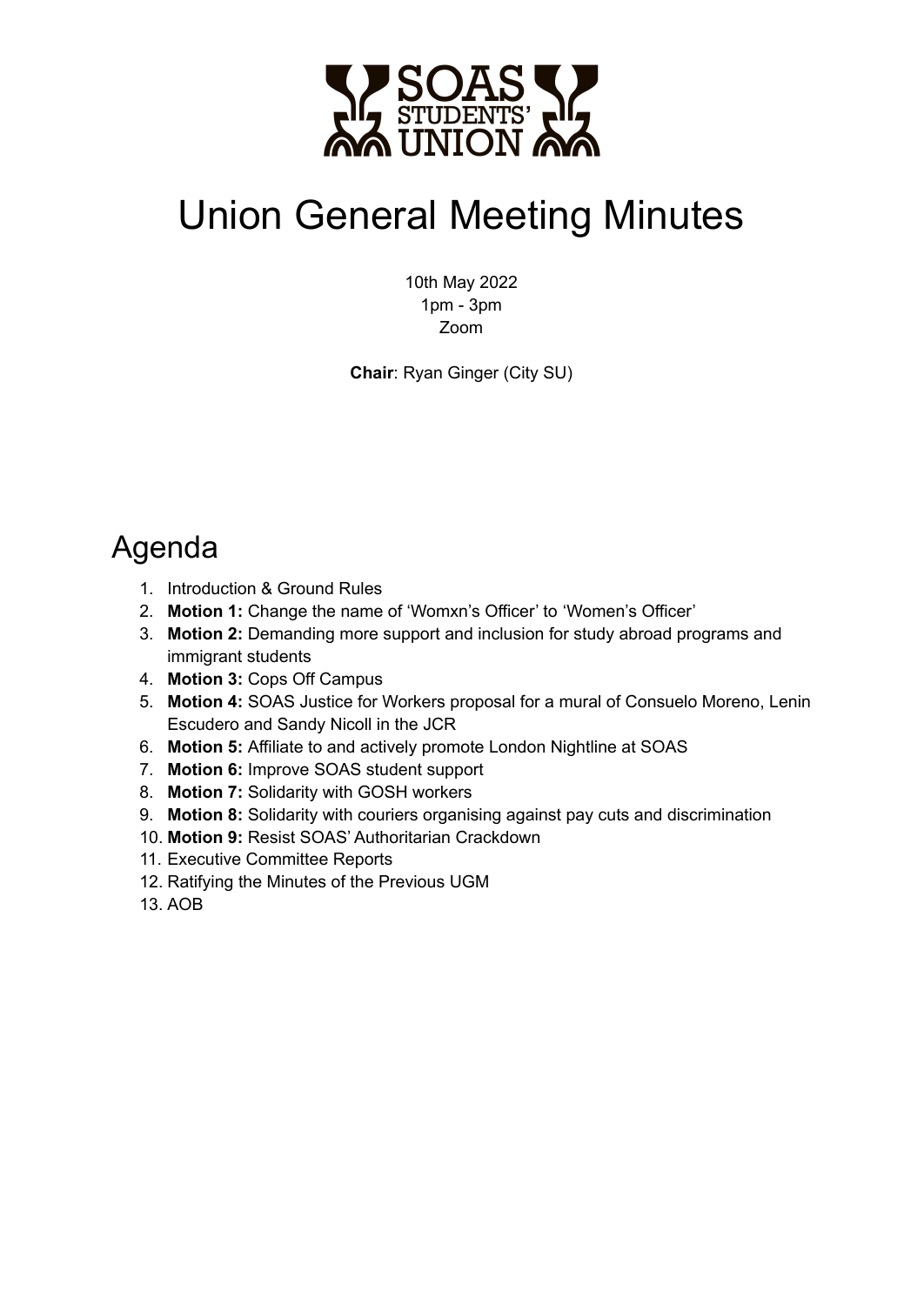# 1. Ground Rules & Introduction

**Ryan**: Welcome. I'm the Community & Events Manager at City SU.

*Ryan introduced the team supporting the UGM.*

Please take a moment to look through the ground rules which govern this meeting, and that you respect these rules.

# 2. Motion 1:

#### **Proposer Introduction**

**Lucia**: As you may know we have a Womxns Officer in the SU's Executive Officer roles. Three years ago this role was changed from 'Womens' to 'Womxns'. As language has evolved we don't believe this is appropriate anymore. This term used to be used to include trans\* women, however now it is an exclusionary term as it aims to differentiate between trans\* women and women, despite the fact trans\* women are women. After discussing with the feminist society and our current Womxns Officer and Trans\* Officer, we think this rename is better for the community.

#### **Questions**

**Question 1**: N/A

**Answer 1**:

#### **Amendments**

N/A

#### **Speech Against**

N/A

#### **Speeches For / Against**

N/A

#### **Proposer Summary**

**Lucia**: This is important as we want to make our union spaces safe and using the right language is a step in the right direction. Please vote in favour of this if you can!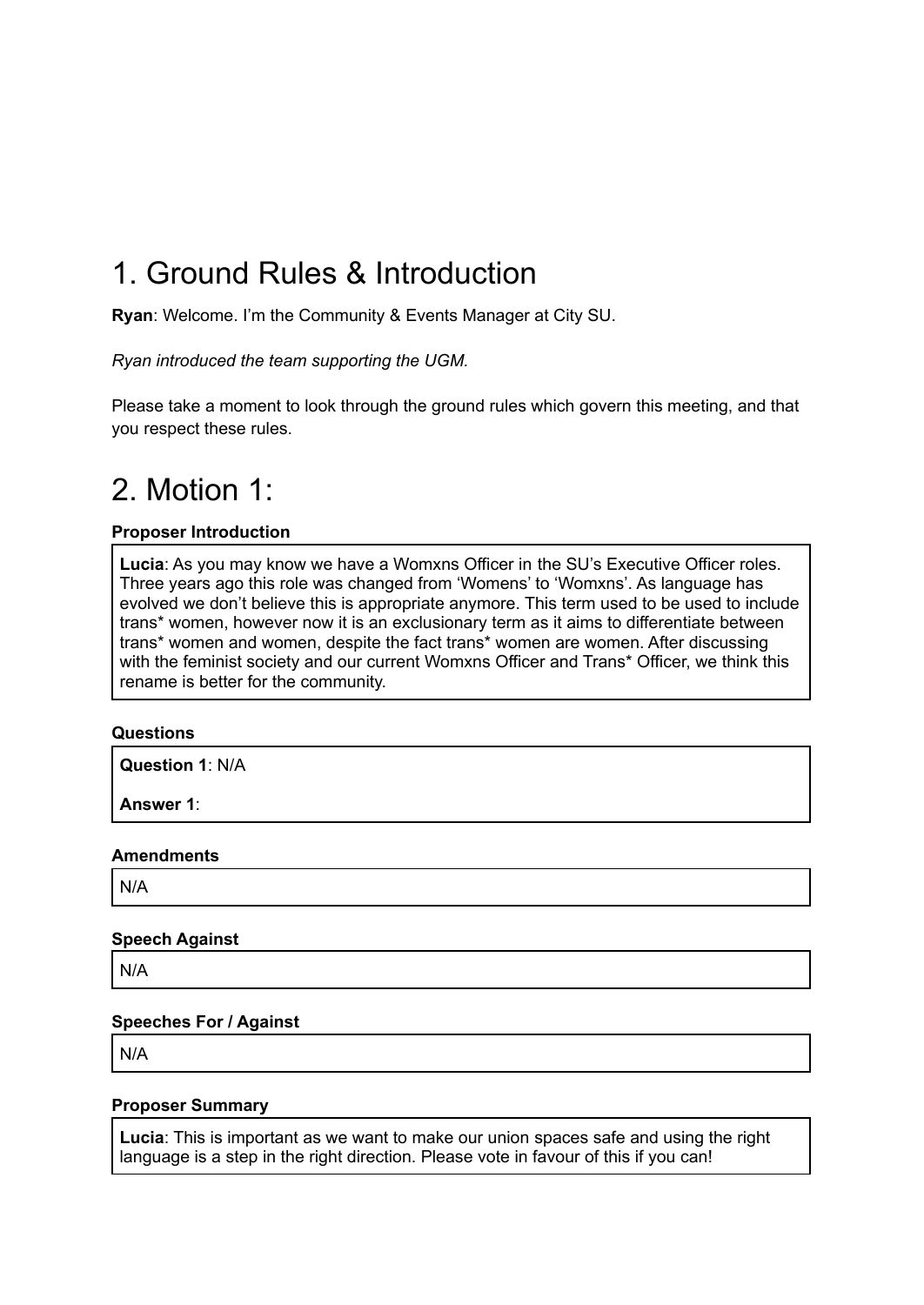# 3. Motion 2:

#### **Proposer Introduction**

**Gioia**: African studies, Middle Eastern studies and South East Asian studies were cut off a few years ago and students from these courses have been moved to another course. Exchange programs have also been cut off. The aim of this motion is to try to get back some exchange programs or, if not possible, to help these students to get in touch with some universities in the global south to be able to study abroad themselves (if not necessarily organised by SOAS). There are some loans for EEA migrant students which SOAS don't advertise.

#### **Questions**

**Question 1**: Can I have more information about the maintenance loans you mentioned?

**Answer 1**: It's an EEA migrant worker maintenance loan. If a European student has lived in the EU for at least 3 years they can apply for this loan to get up to £6,000. You have to show evidence that you work - even part time - to get this loan.

#### **Amendments**

N/A

#### **Speech Against**

N/A

#### **Speeches For / Against**

N/A

#### **Proposer Summary**

**Gioia**: If students are willing to look for universities that are willing to provide some courses for them I don't think it's impossible to create these links for them.

# 4. Motion 3:

#### **Proposer Introduction**

**Lucia**: I am proposing this motion for the SOAS SU to adopt a cops off campus policy to support students against police surveillance & violence and to support the broader abolitionist national movement against all forms of policing, prisons & surveillance.

This is particularly important in light of the imminent passing of the PCSC bill which will hugely increase police powers, further criminalise the right to protest, as well as further criminalising trespass & expanding the uk prison system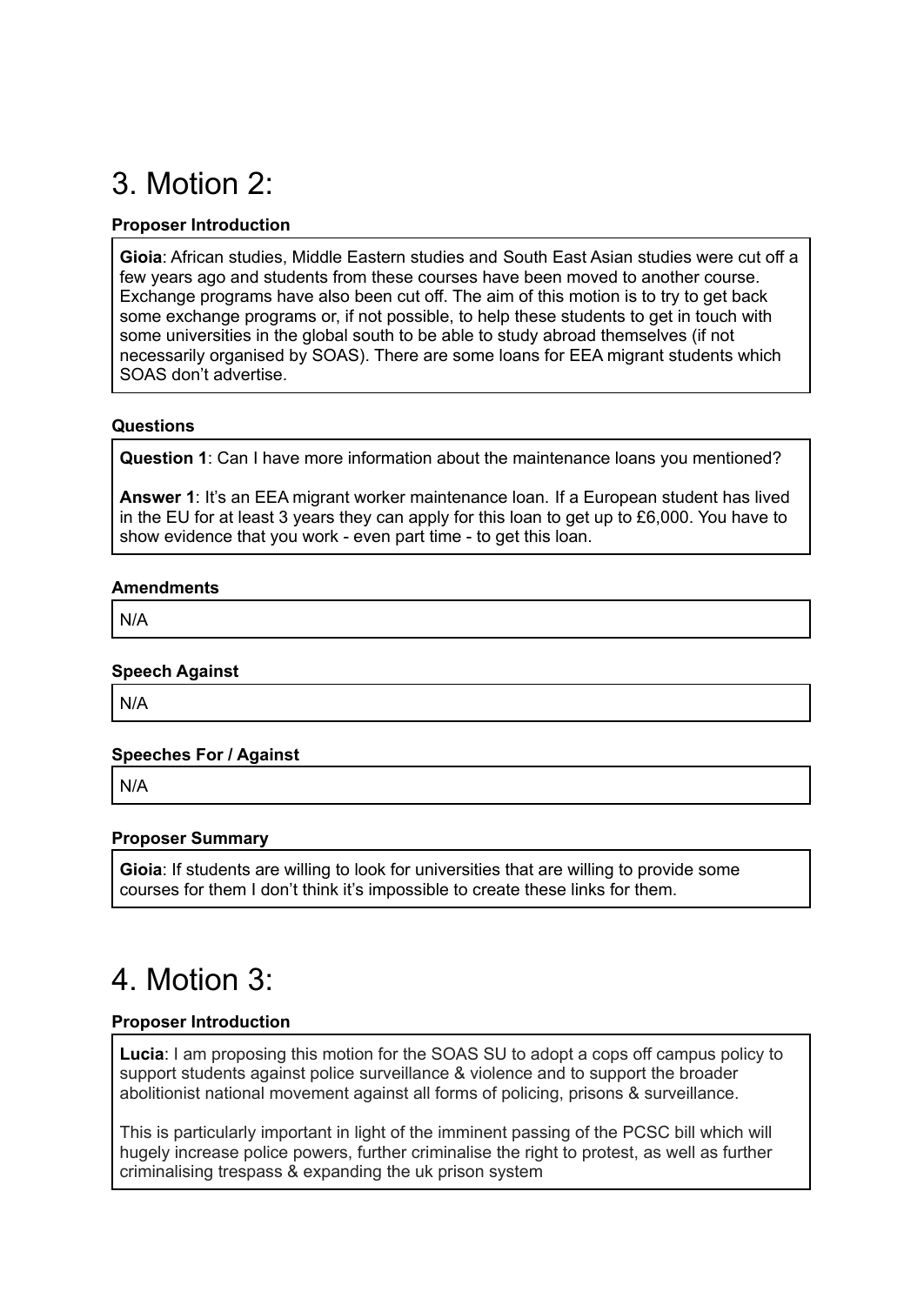The police do not protect us, particularly those who face any type of marginalisation. Their presence on campus is a threat to our safety. We want to follow in the footsteps of Sisters Uncut, a uk feminist direct action collective, who have launched a series of copwatch trainings as part of the kill the bill movement, and helped establish local cop watch groups.

This motion resolves SU officers to receive bystander intervention training from copwatch groups, and commits the SU to the ongoing work of political education of the student body to train students in bystander intervention and how we can keep each other safe.

It's important that we keep eachother safe as a community.

#### **Questions**

**Question 1**: I would like information about how this would impact police's ability to investigate potential criminal activity?

**Answer 1**: We won't have the power to not allow the police into any spaces. If any students would like to have police involved in any challenge or situation we will be there to support them but the recommendation from the SU will be that this may do more harm than good. We just want people to understand what police presence means and that their presence in halls of residence may help some students but may also negatively impact others.

**Question 2**: Just to be clear, there are no specific physical actions to be taken, but just a stance that for some communities police are bad but they wouldn't face any physical opposition if investigating crimes on campus.

**Answer 2**: The physical actions would be training officers in bystander interventions. We wouldn't put anyone in harm's way by asking them to intervene if they see the police on campus.

**Question 3**: As somebody who has worked with the police I'm wondering if whether as part of the Cop Watch group there would be a dialogue with the police to try and ameliorate that? Unless we talk to them they will never learn what the right way to go about things is.

**Answer 3**: The SU has an abolitionist stance, so we don't believe the police will ever be the answer to solve some of the questions (e.g. sexual violence). We all remember the Sarah Everard case about how police violence acts against the community and women a lot. The bystander training would help teach how to interact with the police when they're in our spaces. As a union stance however we don't engage with the police as the SU believes there's enough evidence that reforming the police isn't adequate and we should support abolition.

#### **Amendments**

**Louis**: Resolves to not take physical action to prevent police

**Lucia**: We can't ask students to do that as it would break charity law

**Louis**: The occupation wasn't SU condoned but that would be classed as a physical action that prevents people doing their jobs.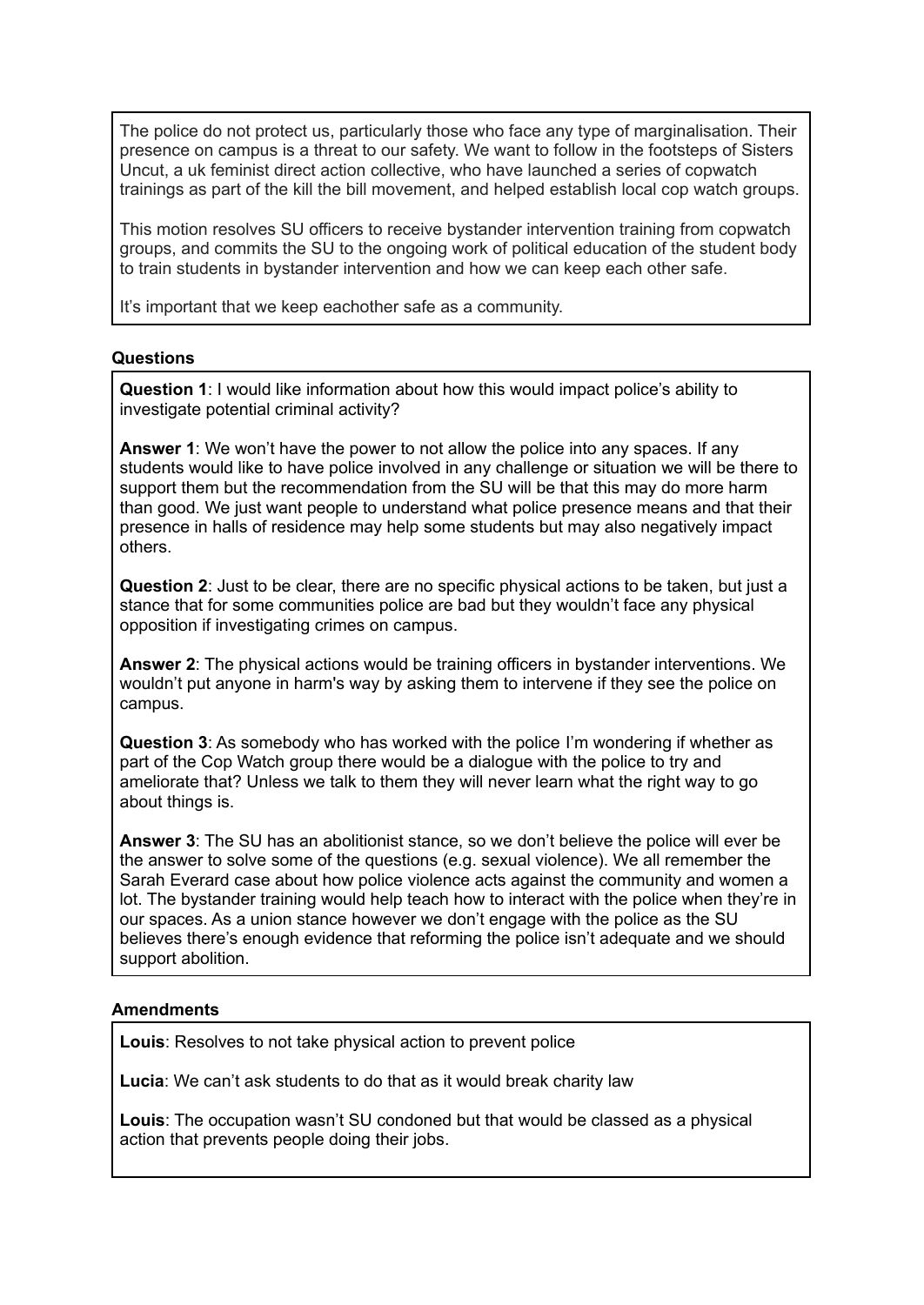**Jack**: The SU can't actually ask students to intervene with the police as we would then be breaking charity law. So although the point makes sense, it's somewhat moot as we couldn't do this anyway without breaking the law ourselves.

*The amendment was taken back as the SU couldn't do this anyway due to charity law so there was no need to put it in writing also.*

#### **Speech Against**

N/A

#### **Speeches For / Against**

N/A

#### **Proposer Summary**

**Lucia**: I understand how this motion can be controversial as we're told the police is here to protect us but they're not, they're here to serve the elite only. Coming back to the important points, this is just a way to keep our student body safe, especially those from marginalised communities.

### 5. Motion 4:

#### **Proposer Introduction**

**Ianto**: Proposing this motion as part of J4W for the SU to paint a mural. This mural would be to commemorate the outstanding commitment to justice and the SOAS community through the J4W campaign. The murals in the JCR act as a way of archiving knowledge and inspiring those who come after us, so its important we acknowledge those in our time and inspire others in our community.

#### **Questions**

**Question 1**: Would the motion specify who would be involved in the mural?

**Answer 1**: The motion doesn't specify who would be involved in the creation of the mural.

**POI**: Ella (the proposer) hasn't specified anyone being involved yet as the painting can't happen until next year as the bar and JCR are being refurbished. The plan is that next year the sabbatical officers will speak with the J4W campaign to work all of this out.

#### **Amendments**

N/A

#### **Speech Against**

N/A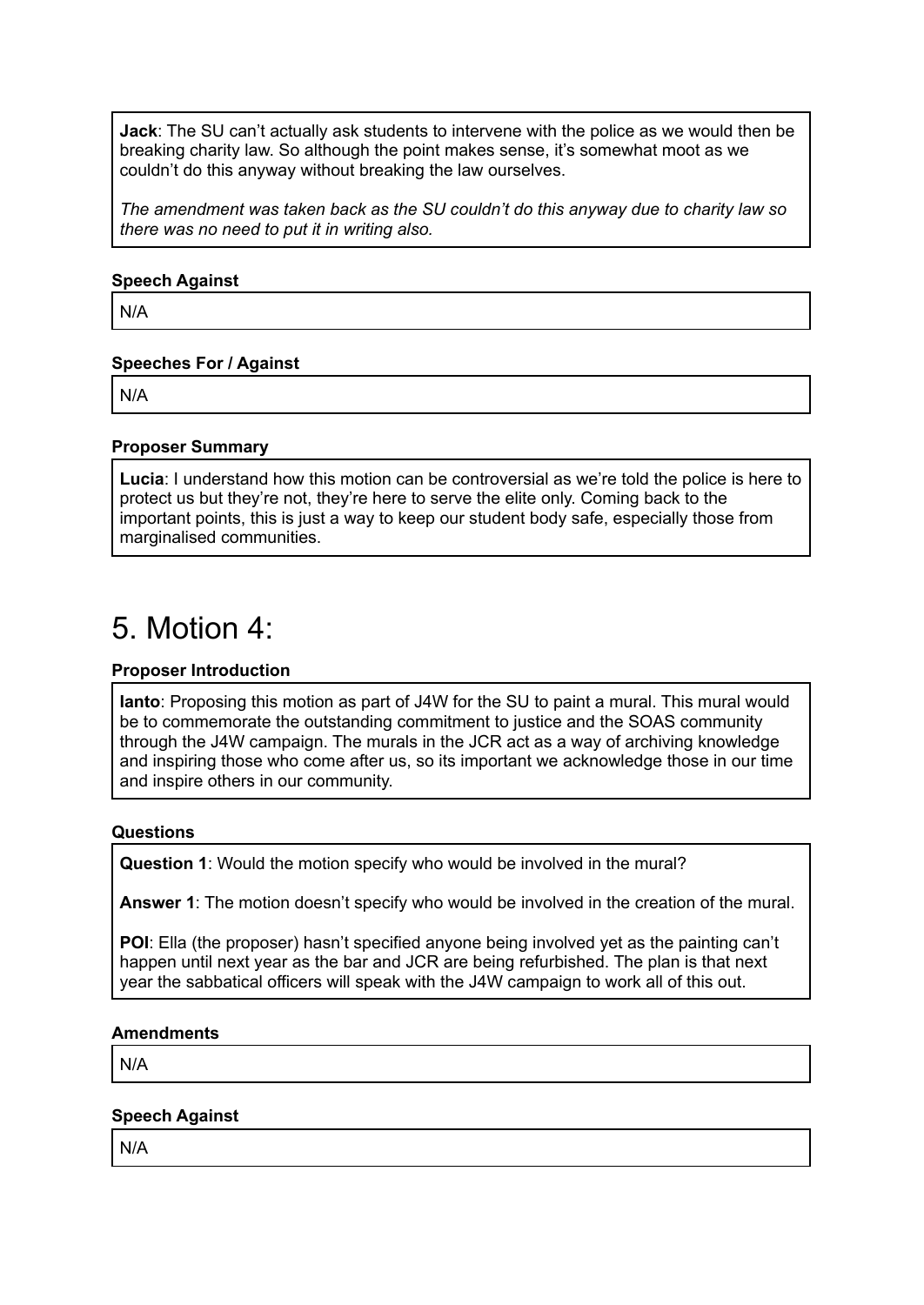#### **Speeches For / Against**

N/A

#### **Proposer Summary**

**Ianto**: It's important to recognise the hard work of this campaign and especially these staff, as non-academic staff rarely get the recognition they deserve.

### 6. Motion 5:

#### **Proposer Introduction**

**Gabby**: I spoke to Nightline the other day and until 2020 SOAS was affiliated to Nightline but we're not clear why they disaffiliated. Nightline is a peer to peer listening service and they operate from 6pm - 8am daily and at weekends during term time. I'm concerned that if there's a crisis students have no one to turn to [outside of 9-5 when SOAS' support runs]. I think this is a great service which could be easily done. The cost is slightly less than I've stated in this motion.

#### **Questions**

**Question 1**: My concern is that there are pretty good peer support networks among students right now. We're all really busy. Having another formal support network - would it add something or would it just be more work for students to take on?

**Answer 1**: Nightline would be staffed by students from across London, not just SOAS students, so there wouldn't be much pressure. Also volunteering on a nightline like that is a great experience. Also for students who may be on the autistic spectrum or struggle to make friendships they may not be on WhatsApp groups etc and so may miss out on the informal support.

**Question 2**: Would you mind articulating the differences between Nightline and Samaritans?

**Answer 2**: Samaritans is a listening service, focussed on suicide. Anyone can phone them at any time. The main thing about Nightline is it being students to students (which you may not on Samaritans). Being student to student you don't have to explain a lot of things about being a student etc - the person on the phone will understand the pressures you may be under and how they impact on you, which someone who isn't a student may not understand.

**Question 3**: What does affiliation mean? Can we currently not contact Nightline? Or does this mean we'd be able to train to provide support on Nightline?

**Answer 3.1**: (Lucia) You have to pay London Nightline for their service. It would cost roughly £600 from the SU and around £2,200. We would pay for SOAS students to access the platform and the affiliation means we would resolve to pay the subscription.

**Answer 3.2**: (Gabby) Currently any student can call Nightline whether or not their university is affiliated. If we affiliate we would be able to advertise Nighltine to our students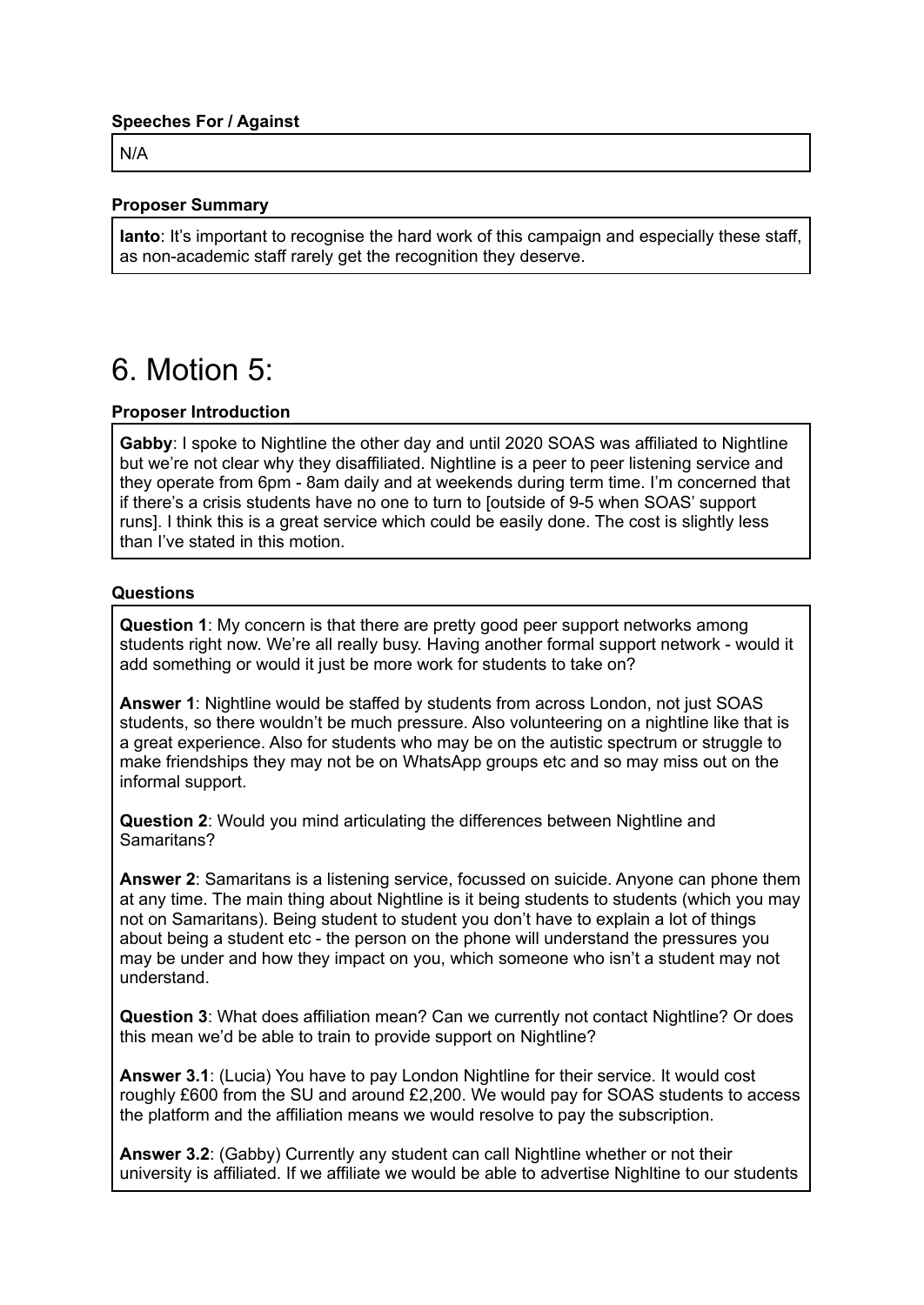and have access to their resources.

#### **Amendments**

N/A

#### **Speech Against**

N/A

#### **Speeches For / Against**

N/A

#### **Proposer Summary**

**Gabby**: More recently the university has been promoting an alternative service, Talk Campus. This is a peer to peer service but it doesn't include a phone line. I tried it and found that a lot of the things on it is very negative and there's lots of distressed students on it. My concern is that Talk Campus is being promoted when students can easily get to the resources they advertise.

### 7. Motion 6:

#### **Proposer Introduction**

**Gabby**: This is a broader motion given my concerns about accessing student support. Student support is divided into various departments and it's hit and miss about whether or not you get support. These departments don't coordinate with eachother. The university needs a more integrated approach to student support and consult with students on their services.

#### **Questions**

**Question 1**: 2.1 says that students aren't accessing the support they could … the SU doesn't believe that though? Students are accessing support but maybe not in the most effective way.

**Answer 1**: N/A

#### **Amendments**

**Louis**: 2.1 Students are not able to efficiently access the support they are entitled to and could be getting

**Question**: N/A

**Against**: As Gabby noted there are a significant amount of students who don't access the support they should and could. It's not about efficiency but about prior access. I don't think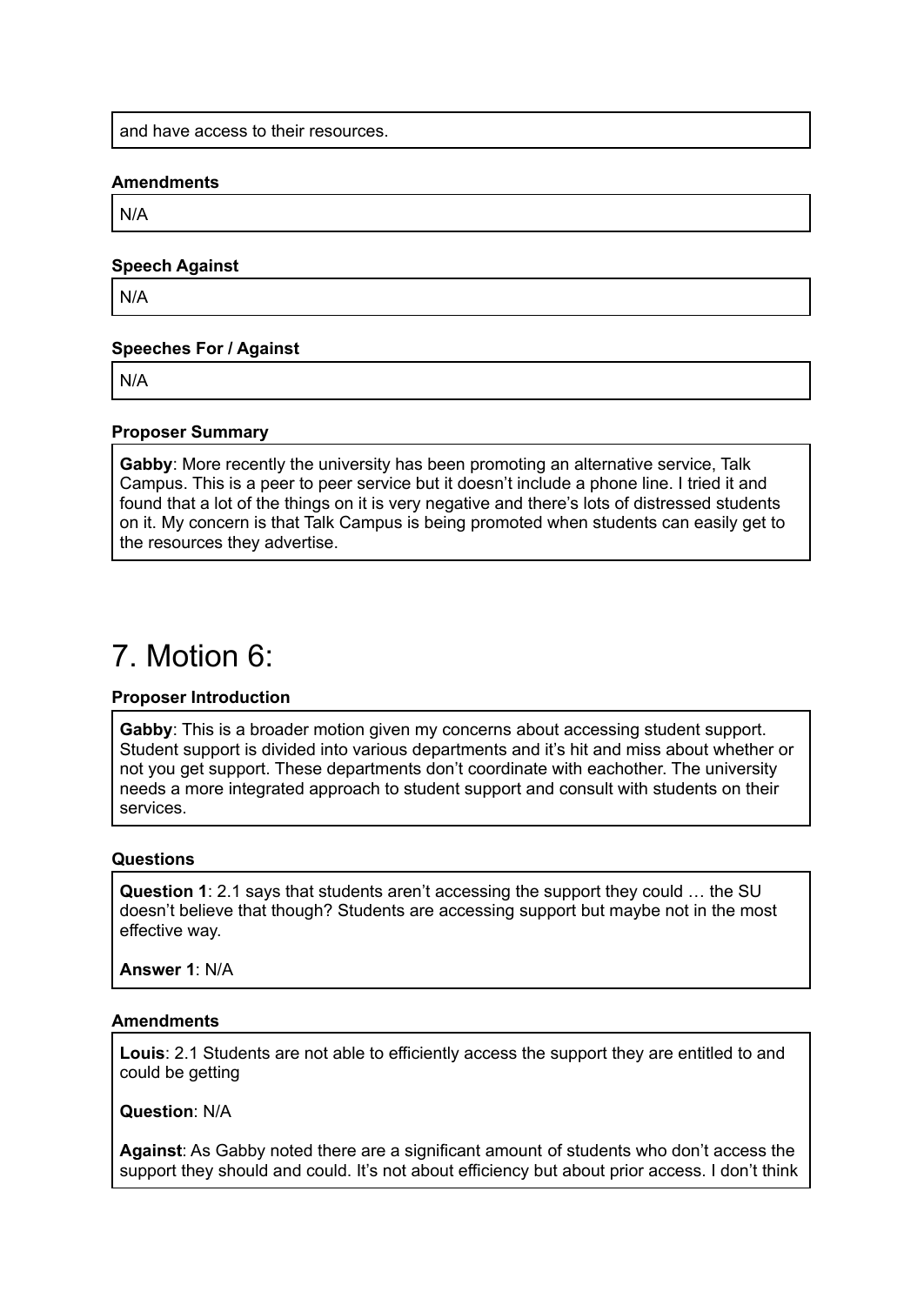this change is necessary.

**For/Against**: N/A

**Vote**: **For**: 2 | **Against**: 12 | **Abstain**: 0

The amendment falls.

#### **Speech Against**

N/A

#### **Speeches For / Against**

N/A

#### **Proposer Summary**

**Gabby**: I'm concerned about any student who might be isolated. We need a more accessible support system that works in an integrated and proactive way.

### 8. Motion 7:

#### **Proposer Introduction**

**Abel**: Great Ormond Street Hospital has had 2 workers campaigns in the last year by the cleaners and security guards. Both groups were outsourced before their campaigns started. Outsourcing gives worse pay conditions for staff. They've been prohibited from striking outside of the workplace which is very authoritarian. Their campaign is inspiring despite being ignored by the hospital. It's important that we support them and it wouldn't be difficult to take students over to the picket lines as they're just around the corner.

#### **Questions**

**Question 1**: N/A

**Answer 1**: N/A

#### **Amendments**

N/A

#### **Speech Against**

N/A

**Speeches For / Against**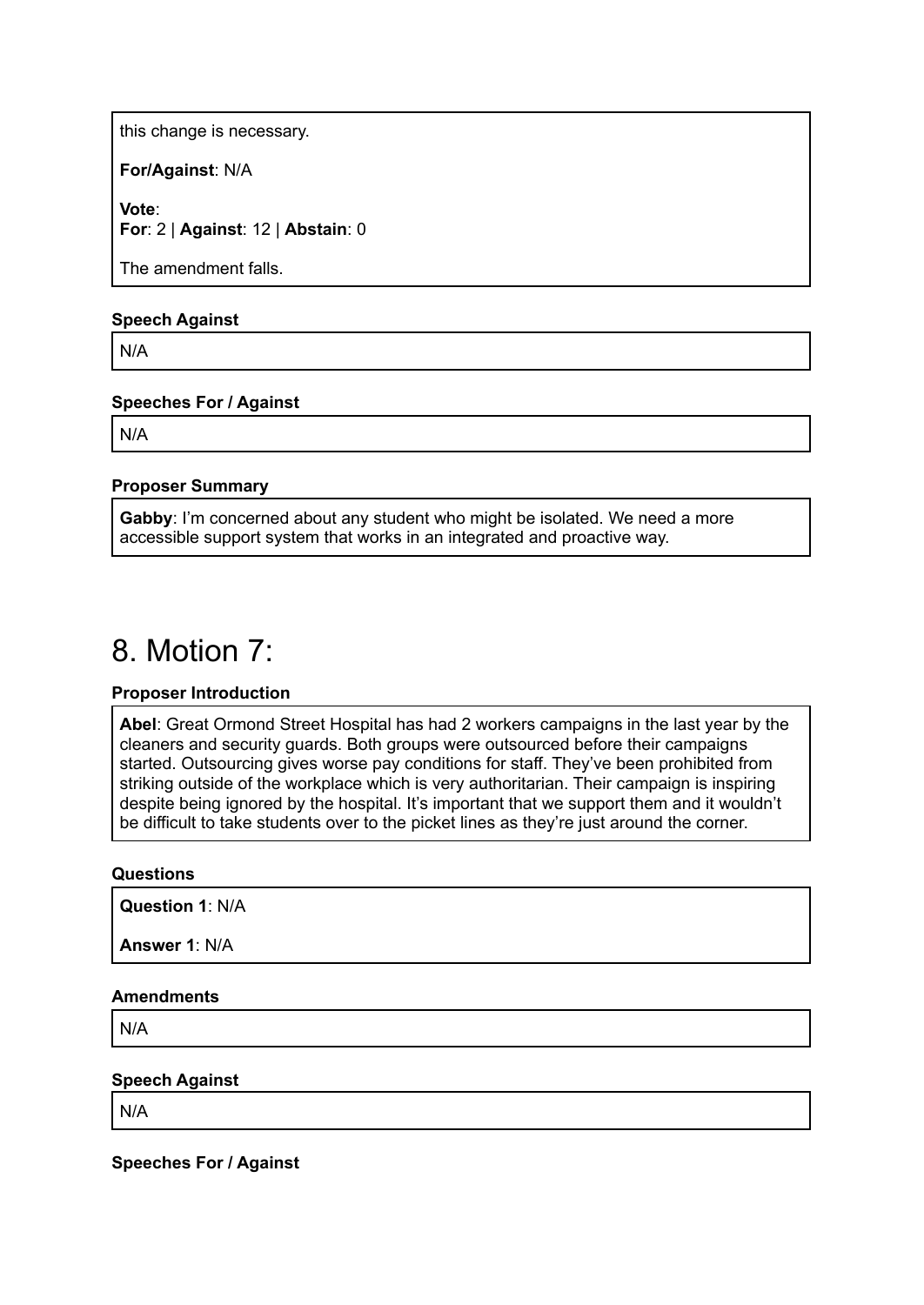#### **Proposer Summary**

**Abel**: We welcome people to come up with ideas for how to support these workers and I look forward to what work we might do!

### 9. Motion 8:

#### **Proposer Introduction**

**Abel**: This motion could apply to students here in SOAS who take up part time work as courier drivers. Delivery drivers globally are asserting themselves and fighting for their rights and there's a lot we can learn from them as students. This campaign is right on our doorstep in London and so we could easily support them.

#### **Questions**

**Question 1**: N/A

**Answer 1**: N/A

#### **Amendments**

N/A

#### **Speech Against**

N/A

#### **Speeches For / Against**

N/A

#### **Proposer Summary**

**Abel**: Tonight at 6pm there's an open meeting led by a student solidarity group in Sheffield - look up Sheffield Solidarity Group. It's about how people can support couriers in their campaign. This kind of motion is most effective when more people take it up.

### 10. Motion 9:

#### **Proposer Introduction**

**Abel**: I'm sure everyone is aware of the actions which have taken place at SOAS recently,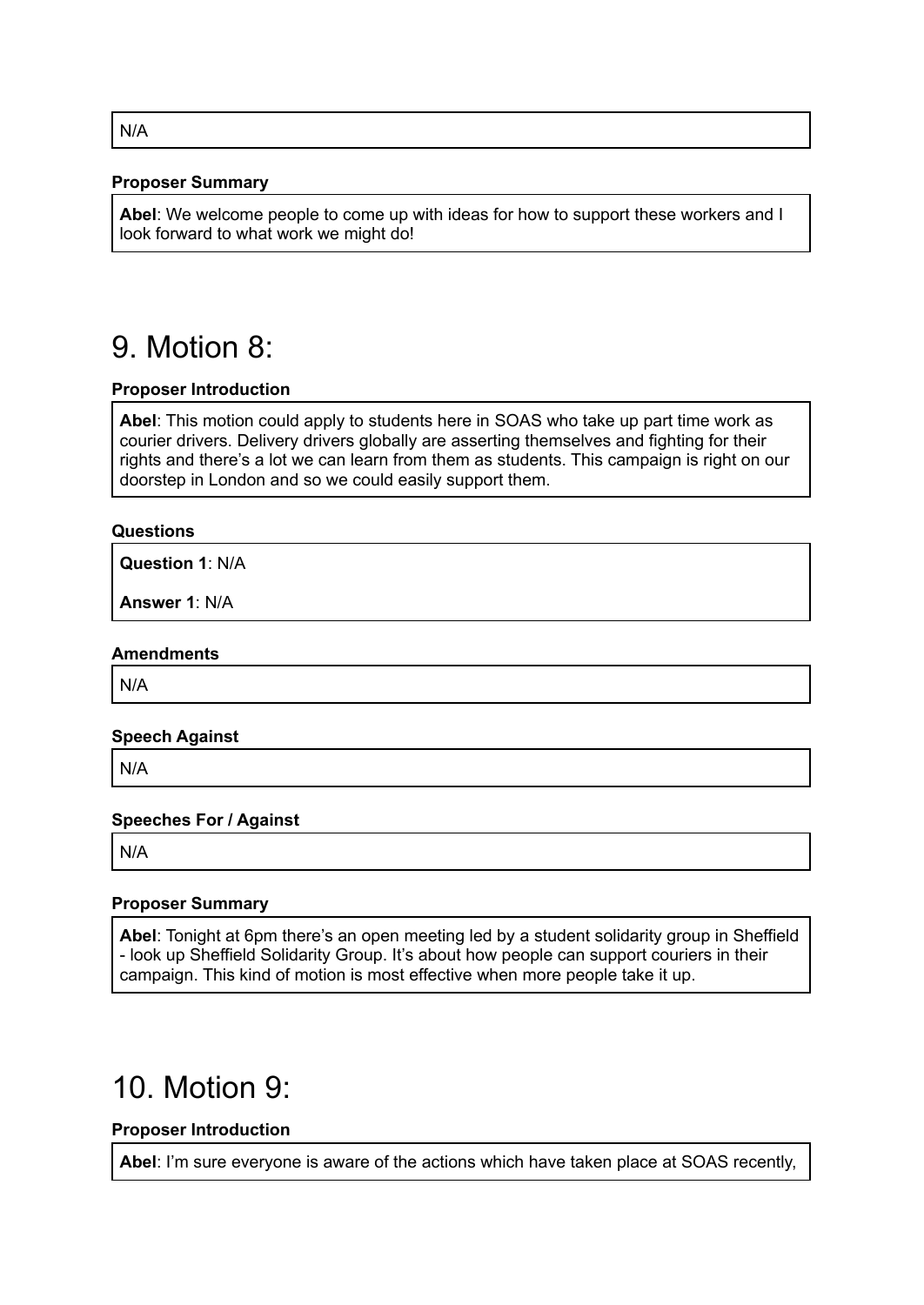such as the occupation in March and the authoritarian response which SOAS undertook. Especially since Habib has arrived we've seen a bullying approach to running the university. The purpose of this motion is to lay a foundation for the SU to continue working on and organising students around.

#### **Questions**

**Question 1**: N/A

**Answer 1**: N/A

#### **Amendments**

**Margot**: 3.4 To directly oppose and organise against the hiring of private security during strikes and student mobilisations, which disproportionately impacts racialised students, for example in their targeting for frequent ID check

**Question**: N/A

**Against**: N/A

**For/ Against:** N/A

**Vote**: **For**: 15 | **Against**: 0 | **Abstain**: 0

This amendment passes.

**Ianto**: 3.5 Request a formal wrongdoing statement from management in their handling of the eviction, as well as during the closure of campus and misrepresentations in their communications with staff and students.

**Question**: N/A

**Against**: N/A

**For / Against**: N/A

**Vote**: **For**: 16 | **Against**: 0 | **Abstain**: 1

This amendment passes.

**Ankunda**: 3.6 In the event of strikes and students protest in which SOAS repeats the behaviour of securitising campus. The SU should clearly communicate that these actions are the responsibility of management as intellectual authors and not the workers they employed for it.

**Question**: N/A

**Against**: N/A